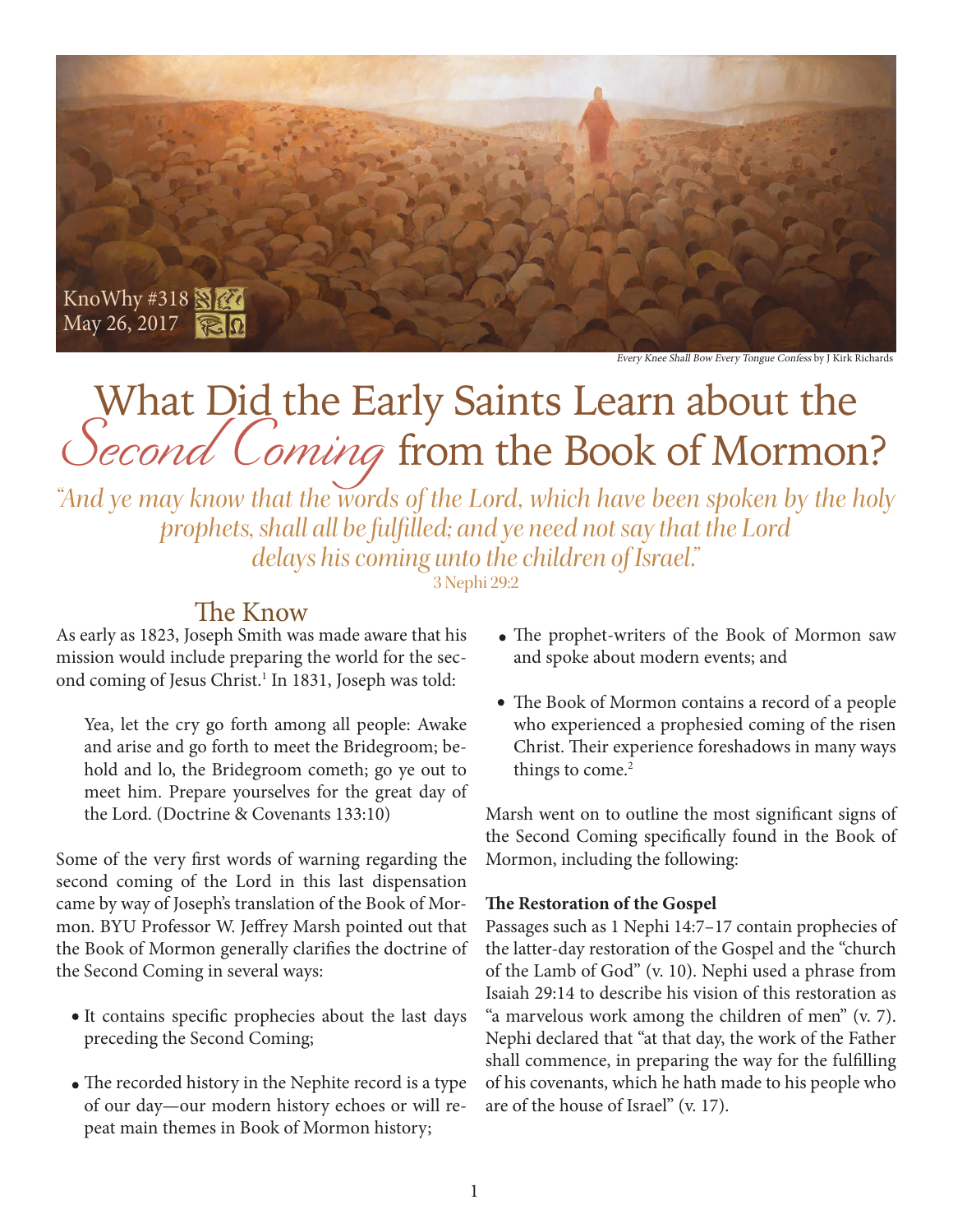#### **The Ministry of the Prophet Joseph Smith**

2 Nephi 3 preserves a prophecy made by Joseph of Egypt that one of his descendants, would come forth as a "choice seer" (v. 6). This latter-day seer would be named Joseph as well, as would his father (v. 15), and would restore a "knowledge of the covenants" of the Lord (v. 7), and would be given "power to bring forth my word" and also "to the convincing them of my word" (v. 11). The Savior himself prophesied of Joseph Smith's mission, calling it "a great and a marvelous work" in which He would protect His "servant" so that he could withstand his enemies and bring forth God's word "unto the Gentiles" (3 Nephi 21:9–11).

#### **The Coming Forth of the Book of Mormon**

2 Nephi 27 interprets Isaiah 29 to describe the coming forth of the Book of Mormon.3 The book would come forth with the words of "them which have slumbered" (v. 6). The translation of the book would be a miraculous event, part of the Lord's "marvelous work and a wonder" (2 Nephi 27:26). Jesus Christ, during his post-resurrection visitation among the Nephites, prophesied that the Lord would reveal the Book of Mormon in order to "show forth his power unto the Gentiles" (3 Nephi 21:6) and that it would "be a sign unto them" that the covenant of the Lord was about to be fulfilled (v. 7).

#### **The Restoration of Judah**

The Book of Mormon contains several prophecies concerning the return of the Jews to the lands of their inheritance before the Second Coming.<sup>4</sup> The restoration of the gospel and latter-day missionary work would play an important role in the fulfillment of these promises.

#### **Missionary Work in the Latter Days**

The Book of Mormon teaches much about how to do missionary work,<sup>5</sup> and also about the role that such efforts would play in the period leading up to the Second Coming (Jacob 5:61, 71–72). The Book of Mormon is the missionary tool that is to be used to bring both the Gentiles and the house of Israel back to the Lord (3 Nephi 21:2–7).

#### **The Building of the New Jerusalem**

The Book of Mormon presents the notion that before the Second Coming, those established in the Lord's Church (converted gentiles and the remnant of Israel in America) will build a city "which shall be called the New Jerusalem" (3 Nephi 21:23). This city will be en-

dowed with "the power of heaven" and Christ himself "will be in the midst" of it (v. 25). Christ also declared that when the city is built, "the tribes which have been lost" will be gathered from "all nations" and inherit this place as "the land of their inheritance" (vv. 26-29).<sup>6</sup>

#### **Secret Combinations**

Moroni declared that "secret combinations … caused the destruction of [the Jaredites] …, and also the destruction of the people of Nephi" (Ether 8:19–21). Moroni warned that any nation that upholds "such secret combinations . . . until they shall spread over the nation, behold, [that nation] shall be destroyed" (v. 22). Speaking to latter-day readers of his words, Moroni plead that they "suffer not that these murderous combinations shall get above you" and that "when ye shall see these things come among you that ye shall awake to a sense of your awful situation" (vv. 23–24).

# The Why

The teachings of the Book of Mormon regarding the Second Coming would have been foundational to the earliest members of the Church. On reading or hearing subsequent revelations, such as those in Doctrine and Covenants 29, 39, 45, 133, and others, they would have likely accepted those teachings more readily, whether on first hearing or upon subsequent reflection, in light of the first authoritative appearance of those doctrines in the Book of Mormon.

President Ezra Taft Benson declared that the "record of the Nephite history just prior to the Savior's visit reveals many parallels to our own day as we anticipate the Savior's Second Coming."7 Thus, studying the Book of Mormon can help people navigate the complexities of modern times. Marsh listed several signs that preceded Christ's appearance in the Book of Mormon that are also prophesied of His Second Coming, including:

The Lamanites "blossomed" and became righteous (3 Nephi 2:14–16; Helaman 6:1; cf. Doctrine and Covenants 49:24).

The righteous were gathered together (3 Nephi 3:22; cf. Doctrine and Covenants 115:6).

Many signs and wonders were shown (Helaman 14:6; cf. Doctrine and Covenants 45:40).